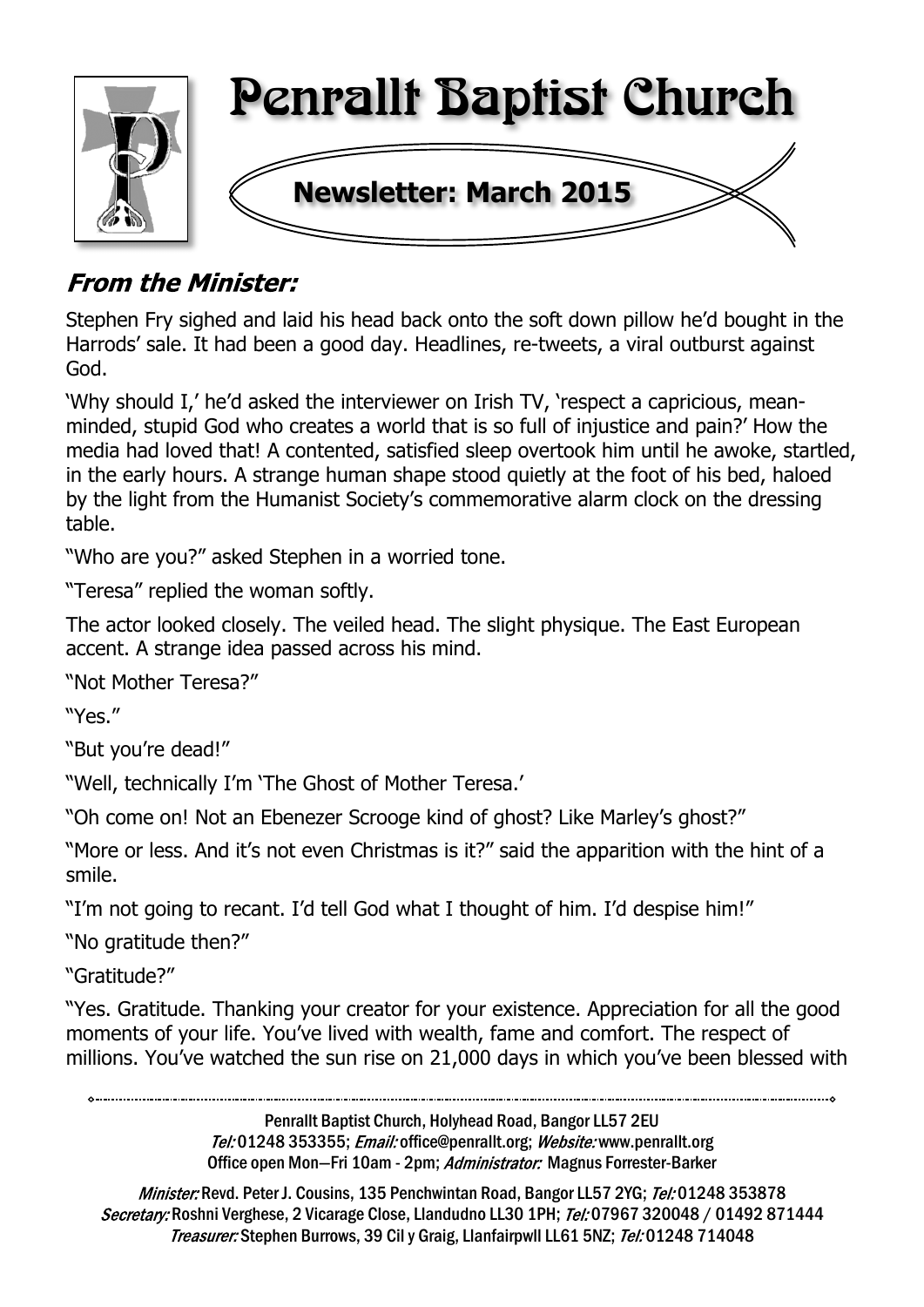friends, sunlight, air to breathe and a superlative mind to exercise on the finer things of life. I admit you haven't always made the best of it and you've struggled with your darker side and thoughts. But it seems to me you've got a lot to be thankful for."

"That's nothing to do with God."

"As a matter of fact if God's your creator it's everything to do with God."

"He's a monster!"

"If he's blessed you with all that, he's hardly a monster!"

" Ah but what about all those who die young of cancer? Who suffer painful illness? Grinding poverty? Rejection?"

"You can hardly blame God for poverty or human rejection."

"But disasters? Disease?"

"Have you ever sat and held the hand of a man dying of cancer on the streets of Kolkata? Watched a child die of hunger and disease in your arms? Bathed the wounds of a leper?"

"You know I haven't."

"I have. You've done many good things, Stephen. Your charity work is to be admired. But forsaking comfort to live in poverty and care for the marginalised was never your calling. Strange thing though, I've not heard the poor speak like you. They appreciate the touch of love and the care of a Missionary of Charity in the name of God. But I do feel the sadness and pain. From both sides. Sadness and pain."

"Both sides?"

"Yes, Stephen. From people and from God. I've met God. I've contemplated him on the cross. Felt his pain, shared his sadness."

"I don't believe in God."

"Of course you don't," said the woman softly. " The way you describe him neither do I. The God you talk about doesn't exist. You invented him in your head. The real God is nothing like you imagine."

"You're not going to convince me!" challenged the celebrity.

"I didn't expect to. I came to bless you and tell you that you're loved by your creator."

Sleep slipped over the eyes of the man in the bed, as the figure in white dissolved slowly into the ethereal quiet of the room.

God bless,

Poton

(Note: Peter is currently on sick leave for six weeks)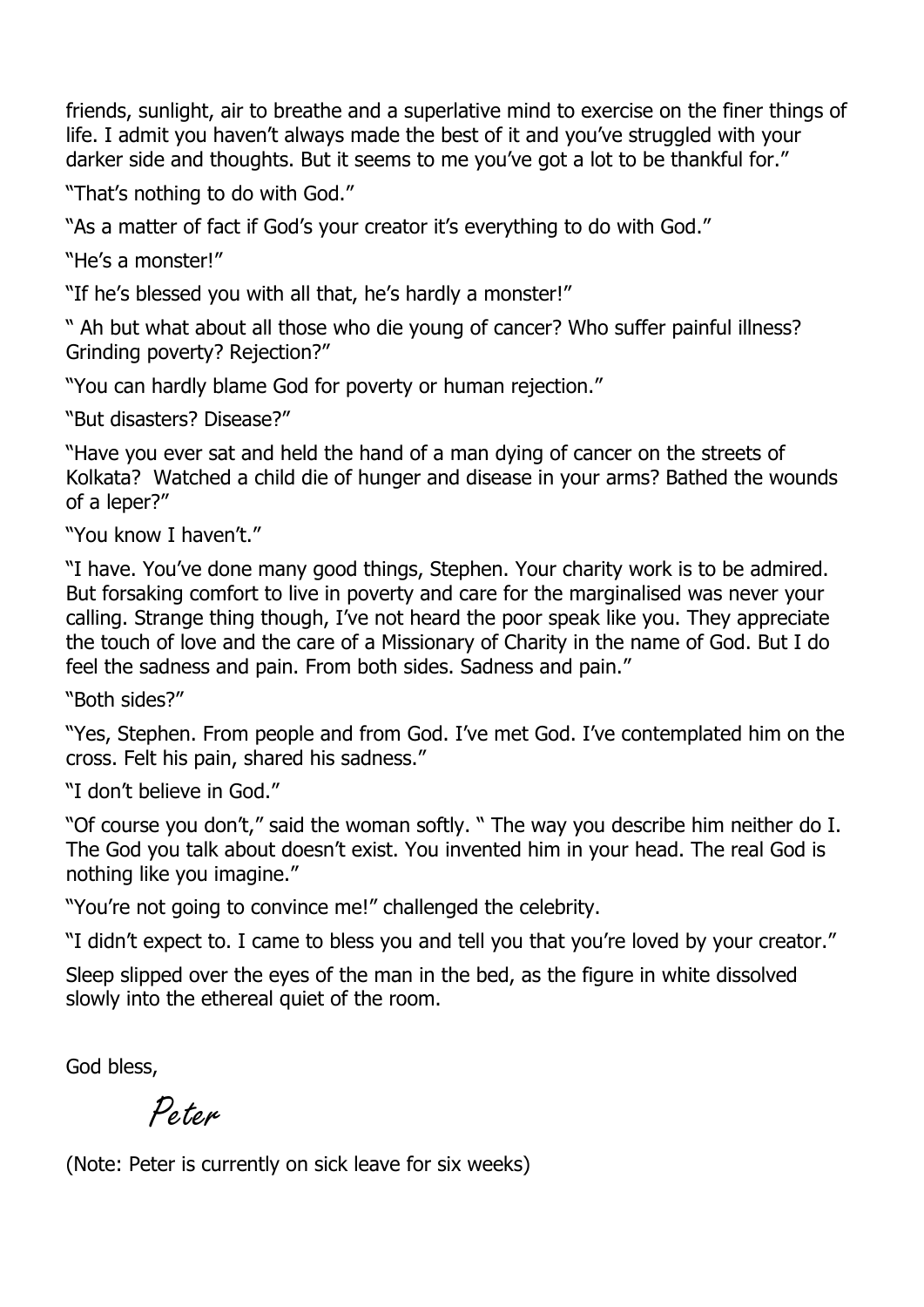### **Services This Month:**

| 1 March  |                                                                |                                      |                   |  |  |
|----------|----------------------------------------------------------------|--------------------------------------|-------------------|--|--|
| 10:30am  | Speaker: Neil Rymer. Yet More Hope                             |                                      |                   |  |  |
|          | 6:00pm Communion Service. Speaker: Jon Stammers.               |                                      |                   |  |  |
|          | The worst of sinners?                                          | 2 Chronicles 33:1-20; Romans 3:21-26 |                   |  |  |
| 8 March  |                                                                |                                      |                   |  |  |
|          | 10:30am Speaker: Kathy Russell.                                |                                      | Micah 6:6-8       |  |  |
|          | <b>Justice mission work with BMS in Mozambique</b>             |                                      |                   |  |  |
|          | 6:00pm Speaker: Kathy Russell.                                 |                                      | Isaiah 58:1-11    |  |  |
|          | Call, life and work of a lawyer assisting with justice mission |                                      |                   |  |  |
|          | <b>15 March (Mothering Sunday)</b>                             |                                      |                   |  |  |
|          | 10:30am Speaker: Diane Holmes.                                 |                                      |                   |  |  |
|          | Gentleness - is it underrated?.                                |                                      | Matthew 11:25-30  |  |  |
|          | 6:00pm Speaker: Roger Borlace.                                 |                                      |                   |  |  |
|          | The Wife of Noble Character                                    |                                      | Proverbs 31:10-31 |  |  |
| 22 March |                                                                |                                      |                   |  |  |
|          | 10:30am Speaker: Deb Stammers.                                 |                                      |                   |  |  |
|          | 6:00pm Baptismal Service. Speaker: Peter Cousins               |                                      |                   |  |  |
|          | 29 March (Palm Sunday)                                         |                                      |                   |  |  |
|          | 10:30am Communion Service. Speaker: Peter Cousins.             |                                      | Mark 4:35-5:20    |  |  |

6:00pm Speaker: Peter Cousins.

#### **Our Speakers in March**

**Kathy Russell** grew up in Australia and came to the UK where she worked for 16 years as a lawyer. She is now is using her skills in Mozambique as an advisor seeking to develop the justice and advocacy ministries being spearheaded by the Association of Mozambican Christian Lawyers and churches. She is one of the overseas workers Penrallt supports through its mission links. Our other speakers are all members of Penrallt. **Neil Rymer** is a retired mathematics lecturer from Bangor University and has served as both treasurer and secretary of Penrallt. **Jon Stammers** has a PhD from Bangor University, maintains links with the college and shares household duties with his wife **Deb Stammers**, who is a social worker and one of Penrallt's deacons. **Diane Holmes** is a Baptist minister who has recently come to live near Brynsiencyn. **Roger Borlace** is a retired Baptist minister who recommends the retirement life on Anglesey. **Peter Cousins** is our minister and is currently on sick leave but is due back in time for our baptismal service on 22nd March.

Joshua 7:1-26

#### **Faith Café**

After church on Sunday evenings we host Faith Café for teenagers, students and other young adults. Starting around 7:15pm, it is an evening of chat, interviews, music and discussions. There is a short programme at around 7:40. There is no set time to finish so stay and chat if you wish. Faith Café will be running on Sundays 1st, 8th, and 15th March. There will be refreshments after the Baptismal Service on the 22nd.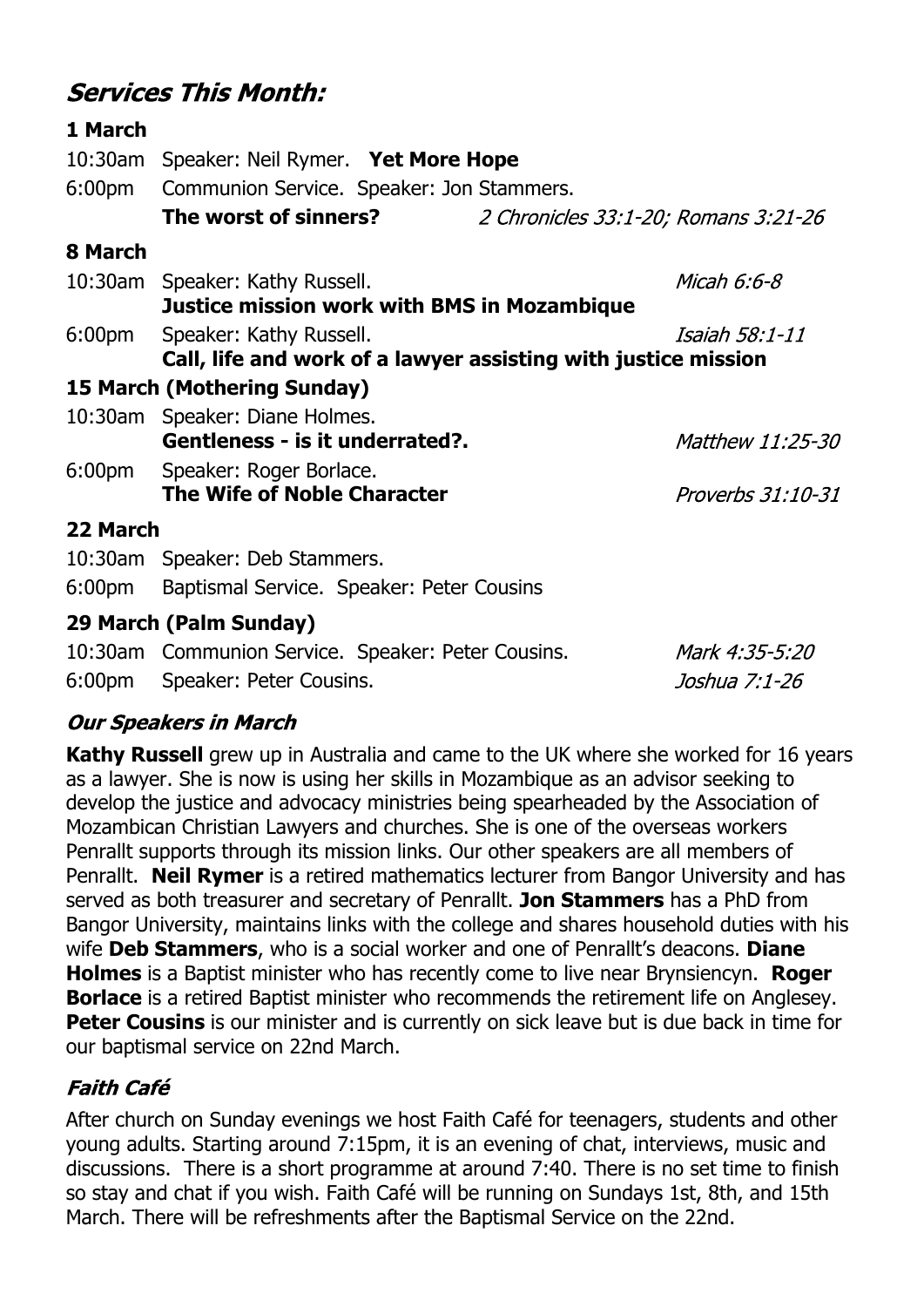### Serving the people of God elsewhere:

Roger Borlace will be preaching at Menai Bridge English Presbyterian on Sunday 22nd March. Please remember him in your prayers.

If you will be ministering to other congregations and would like to be included in this list in future months, please send details to Magnus in the church office.

### **Dates For Your Diary:**

| <b>Sunday 1</b>    | 2:15 <sub>pm</sub> | Service at Haulfre residential home.                                                                                                                                                                                                                                |  |
|--------------------|--------------------|---------------------------------------------------------------------------------------------------------------------------------------------------------------------------------------------------------------------------------------------------------------------|--|
| <b>Wednesday 4</b> | 10:30am            | Men's prayer meeting followed by coffee in Options.                                                                                                                                                                                                                 |  |
| <b>Saturday 7</b>  | 6:30 <sub>pm</sub> | The Love Wales team return to Anglesey for another<br>"Breakthrough Prayer, Praise and Proclamation" event at<br>Llangefni Town Hall and to join with the many folk who<br>are believing for a spiritual breakthrough on the island.<br>(Refreshments from 5:30pm.) |  |
| <b>Monday 9</b>    | 7:30 <sub>pm</sub> | Deacons' meeting.                                                                                                                                                                                                                                                   |  |
| <b>Thursday 12</b> | 2pm                | Pastoral Care Team meeting.                                                                                                                                                                                                                                         |  |
| <b>Saturday 14</b> | $9:30$ am-1 $pm$   | Bible Unzipped at Rhos on Sea URC.                                                                                                                                                                                                                                  |  |
| <b>Monday 16</b>   | 10:30am            | Church Walk led by Roger and Eve Malone.                                                                                                                                                                                                                            |  |

Further details of some of these events can be found in the Noticeboard section later in this newsletter.

## **News of People:**

We are sad to report the death of **Andrew Browne** in Lincoln. Andrew was a much loved member of Penrallt for many decades before moving with Jean to be nearer family a year or so ago. There will be a memorial service for him in Penrallt (date to be confirmed).

Our minister, **Peter Cousins**, underwent surgery on February 10th. **Will Lewis** is anticipating knee surgery early in March.

**Paul and Elaine Green** are in the process of transferring to the Baptist Church in Holyhead. There will be a formal farewell to them in the morning service on 12th April.

#### **Children's Birthdays in March:**

| 8th: Molly Wheatcroft | 12th: Nicola Wheatcroft | 13th: James Howie |
|-----------------------|-------------------------|-------------------|
| 14th: Ted Goodwin     | 15th: John Brindley     |                   |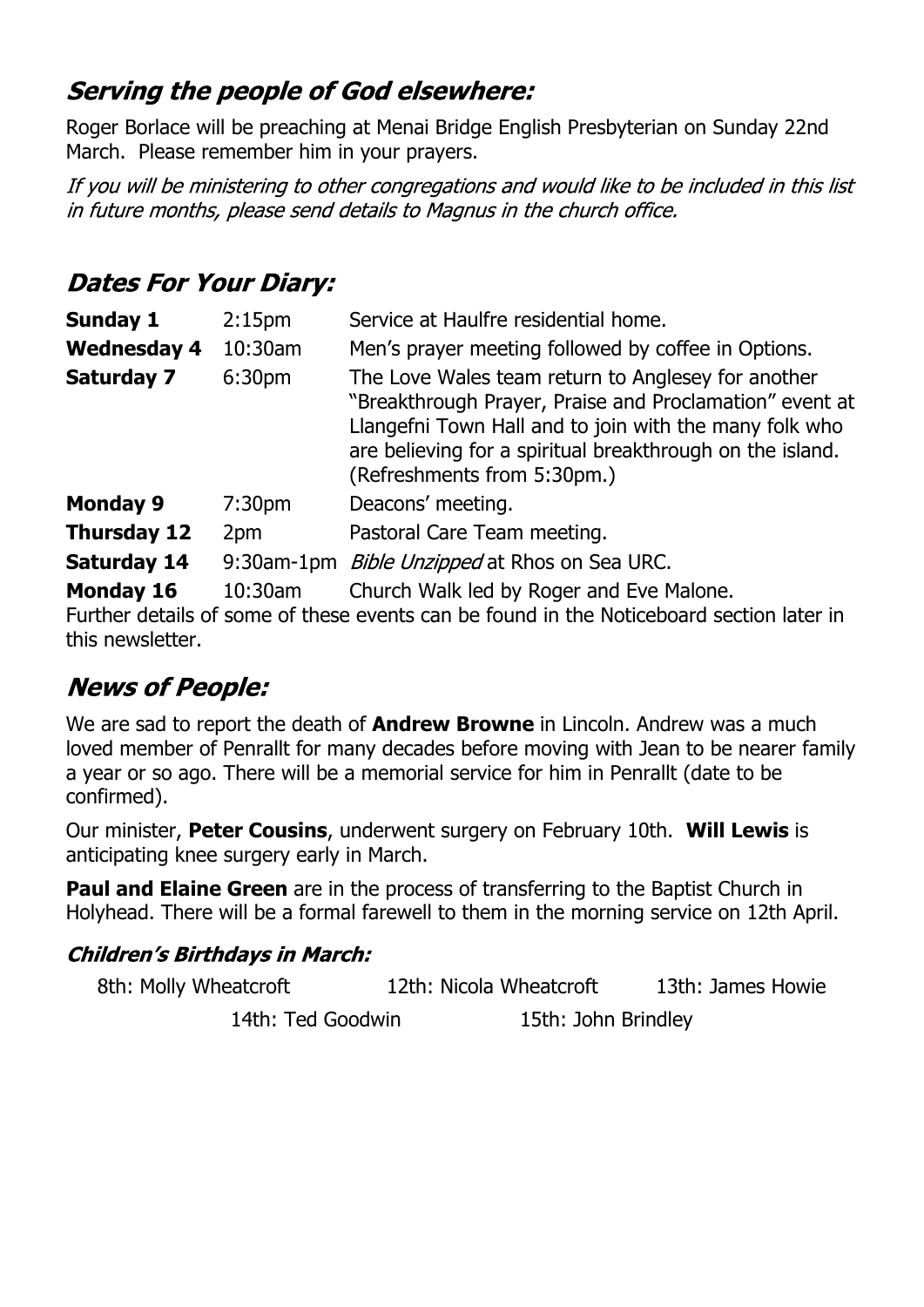## **Weekday Events:**

Please check with the contact people when there are meetings this month.  $HG = Home$  Group

| <b>Day</b> | Time               | <b>Details</b>                                  | <b>Contacts</b>                            |
|------------|--------------------|-------------------------------------------------|--------------------------------------------|
| <b>Tue</b> | 8:00pm             | HG, Nilgiri                                     | Joan Beer (353874)                         |
| <b>Tue</b> | 7:30 <sub>pm</sub> | HG Tyddyn Isaf<br>(Menai Bridge)                | <b>Magnus Forrester-Barker</b><br>(717570) |
| <b>Wed</b> | 2:00 <sub>pm</sub> | HG, Carers                                      | Carol Morris (208407)                      |
| <b>Wed</b> | 7:30 <sub>pm</sub> | HG, Bethesda                                    | Jon & Deb Stammers (602868)                |
| <b>Wed</b> | 7:30 <sub>pm</sub> | HG, Maes y Dref (pm)                            | Anne Collis (353173)                       |
| <b>Wed</b> | 7:30 <sub>pm</sub> | HG, Nomads                                      | Susan Cousins (353878)                     |
| <b>Wed</b> | 7:00 <sub>pm</sub> | HG, Students                                    | Delvin Varghese (07528 958150)             |
| Thu        | 10:30am            | HG, Llanfairpwll (am)                           | Sue & Lawrence Moss (713793)               |
| <b>Thu</b> | 7:30 <sub>pm</sub> | HG, Llanfairpwll (pm)                           | Sue & Lawrence Moss (713793)               |
| <b>Fri</b> | 10:30am-12pm       | <b>Cheeky Monkeys</b><br>(parent/toddler group) | Joan Rymer (713003)                        |
| Fri        | 10:30am-12:30pm    | HG, Maes y Dref (am)                            | Anne Collis (353173)                       |
| <b>Sat</b> | 8:30am             | <b>Prayer Meeting</b>                           |                                            |

## Noticeboard:

#### *◊* **Bible Unzipped**

Saturday 14th March 9:30am-1pm

Bible Unzipped aims to unpack Scripture with those interested in learning more than can be offered in a Sunday sermon. It also equips those leading in the church with some tools for studying and teaching from the Bible. We meet monthly on the second Saturday morning at Rhos-on-Sea URC from 9:30am to 1pm. Each morning includes three sessions which develop a theme through the term. The course is free. This month: Revelation, Part 3 (taught by Julia), Struggling with Difficult Bible Passages (by Rob Beamish), The Synoptic Gospels, part 2 (by Phillip Nye).

#### **◊ Car Parking**

Free parking is available on Sundays in Fron Heulog (The School of Healthcare Sciences) behind the Catholic church. The car park next door to the church is now pay and display with no special rates for the disabled. Morrisons is happy for you to park there on Sunday mornings and do your shopping after the service provided you register your car registration number at their information desk beforehand. Morrisons say that they switch the cameras off to make the car park available to us on Sunday and weekday evenings after 6pm.

#### **◊ Church Lunch**

We will host a church lunch after the morning service on **Sunday March 1st**. Please bring enough buffet style 'finger food' for yourselves and one or two others.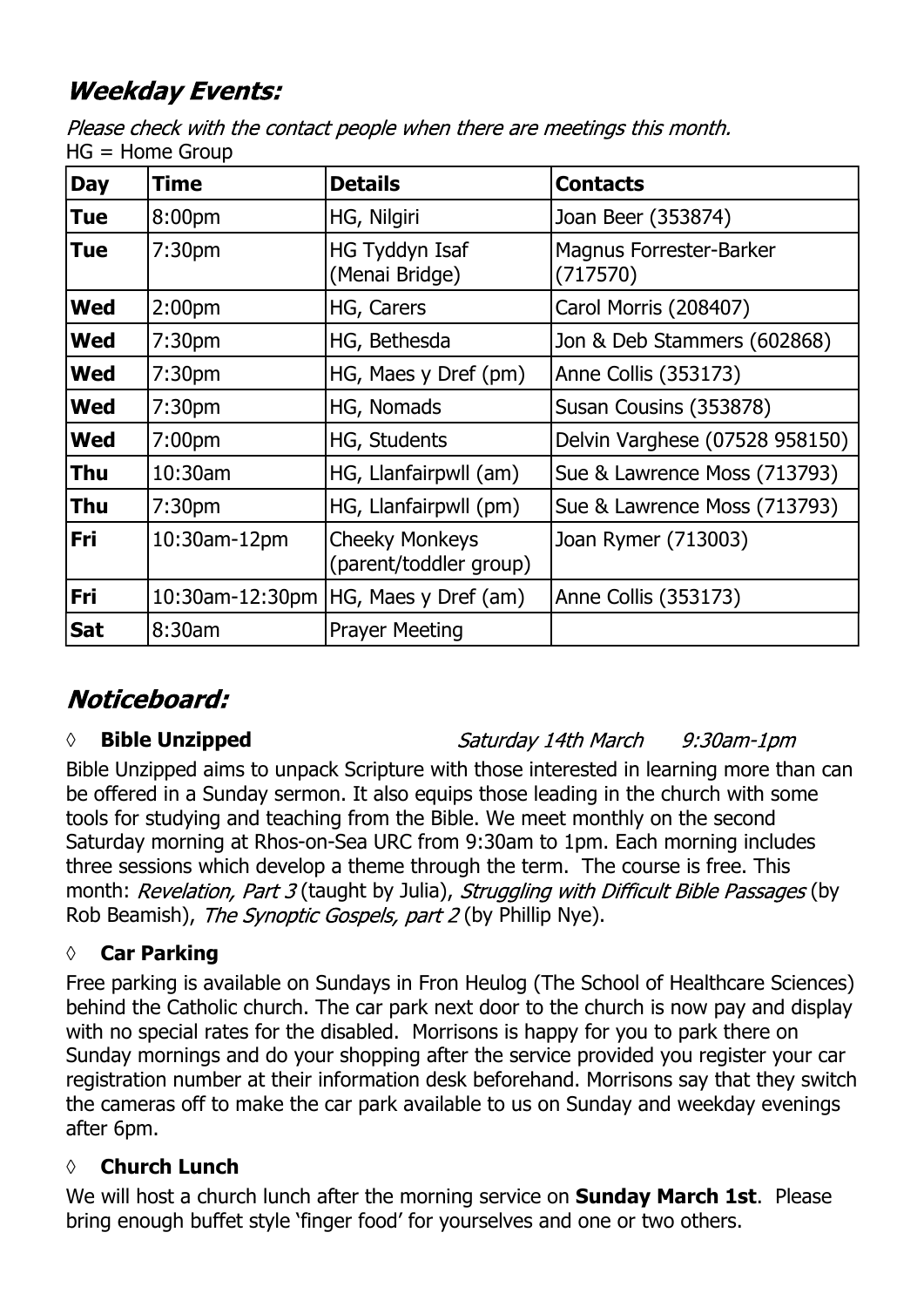#### *◊* **Church Walk**

#### Monday 16 March

This month's walk is due to be led by Roger and Eve Malone. Further details were not available at the time of going to press. Please see the weekly news sheets for information.

#### **◊ Getting your prayer life into gear**

We believe in prayer and encourage people to pray. You can send prayer request to our electronic diary via office@penrallt.org (there are also prayer cards in the church porch that you can fill in). Better still, you can receive the prayer diary straight to your inbox every Monday by emailing the office now and requesting to be put on the list. And for more immediate sharing and response in prayer why not search on Facebook for Penrallt Prayer Point and send a request to join our group dedicated to prayer.

*◊* **Men's Prayer Meeting** Wednesday 4 March  $10:30$ am

Time spent in prayer will be followed by coffee in Options. All are welcome to join us.

#### **◊ Pastoral Help**

If you have pastoral concerns please contact one of the members of the Pastoral Care team:

Pat Borlace 713146 Adrienne Ferrada Geoff Moore 410582 Dave O'Brien 671848 Judy Stammers 364394 Helen Thomas 600174

Peter is expected to be off work for six weeks.

#### *◊* **Penrallt Railway Group (PRG)**

Wednesday 25 March  $7:00$ pm

The group exists to encourage folk to engage with others in the church beyond attendance on Sundays in a non-threatening environment and to build a model railway layout (N gauge) that will bless everyone.

Everyone has a gift or skill and we hope to draw these out; we can use photographers, engineers, woodworkers, electronics buffs, researchers, model makers… Everyone is welcome.

If you think this might be for you, please speak to Lawrence Moss (01248 713793) or Andrew March (01286 871630). We meet once per month, at the moment on the fourth Wednesday at 7pm in Lawrence's house because we do not have a venue at present where we can assemble the whole layout (that will be some way down the line, although we will need to find somewhere soon so if you have any ideas, please let us know).

#### **◊ The Prayer Room…**

…is open before and after the service for quiet prayer. Penrallt is a place of prayer, so make use of this sacred space.

#### **◊ Spring Harvest**

We have one place for a female to join us at Spring Harvest in Minehead, Somerset from Saturday 28th March to Thursday 2nd April. Cost £246.50. Please contact Sarah Swallow 01407 720237 / 07712729043 / sarah\_swallow@hotmail.co.uk for more details.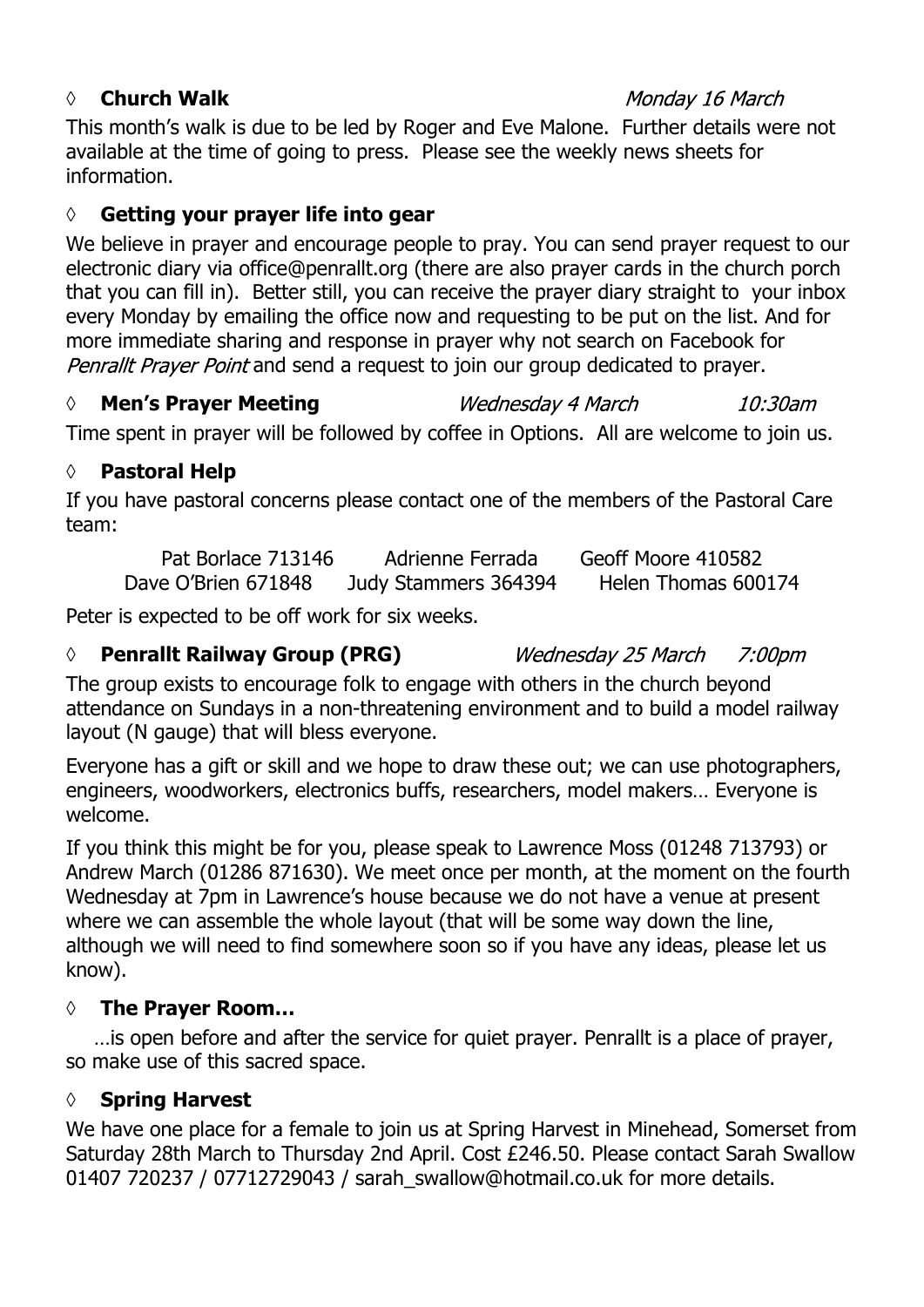#### **◊ Sunday Afternoon Services**

We have resumed visiting residential homes in the area once a month on a Sunday afternoon. We are alternating between Haulfre (in Llangoed, on Anglesey, starting at 2:15pm) and Plas Garnedd (in Llanberis, starting at 2:45pm), usually on the first Sunday. Please see weekly news sheets for confirmation. In March we are due to visit Haulfre on Sunday 1st (please check the weekly news sheet or ask for confirmation).

#### *◊* **Urgent Job Vacancies in Penrallt -**

If you are a Church Member would you please consider offering yourself for one of these two posts, currently vacant.

**Cytûn Representative:** Cytûn is the Churches Together organization in Bangor. Increasingly we are working with the other churches in our city and it is vital to have a representative on the Cytûn committee. You will represent Penrallt in the meetings (about six a year) and report to the church. You will be involved in events like the Week of Prayer for Christian Unity, the Good Friday Walk of Witness and the Easter Sunday service on Roman Camp. Penrallt is an enthusiastic supporter of Cytûn so expect plenty of support.

**Health and Safety Officer:** Penrallt has adopted a Health and Safety Policy but it needs to be implemented. Please be the one who ensures that the users of our building stay safe by our having a robust scheme in place. We are not aware of any major problems at the moment, but the Policy does need to be fully implemented in certain areas.

#### **◊ Rough Sleepers**

The church's policy is not to give money directly to the rough sleepers in Upper Bangor. Be warned that some of them can be aggressive. You will find brown envelopes in the porch for a gift that will buy meal vouchers which are distributed to rough sleepers by the Cathedral. So far Penrallt has contributed £5,455 to this scheme.

## **From the church office:**

We are pleased to report that Peter's operation went ahead as scheduled last month. Please continue to pray for him as he recovers, and for Susan as she looks after him. He is due back towards the end of March.

#### Advance Notice: The church members' AGM will take place at 7:30pm on Monday 13th April in the Canolfan. Please make every effort to attend.

**Anniversary Photos:** If you have any photographs from the 10th Anniversary Celebration weekend in January, we would love to see them and perhaps have a copy. Please contact Magnus in the church office.

#### **Deadline for next month's newsletter:** Sunday 22 March.

Please send information to Magnus (office@penrallt.org; 01248 353355) All notices should be submitted in writing (preferably by email) as early as possible.